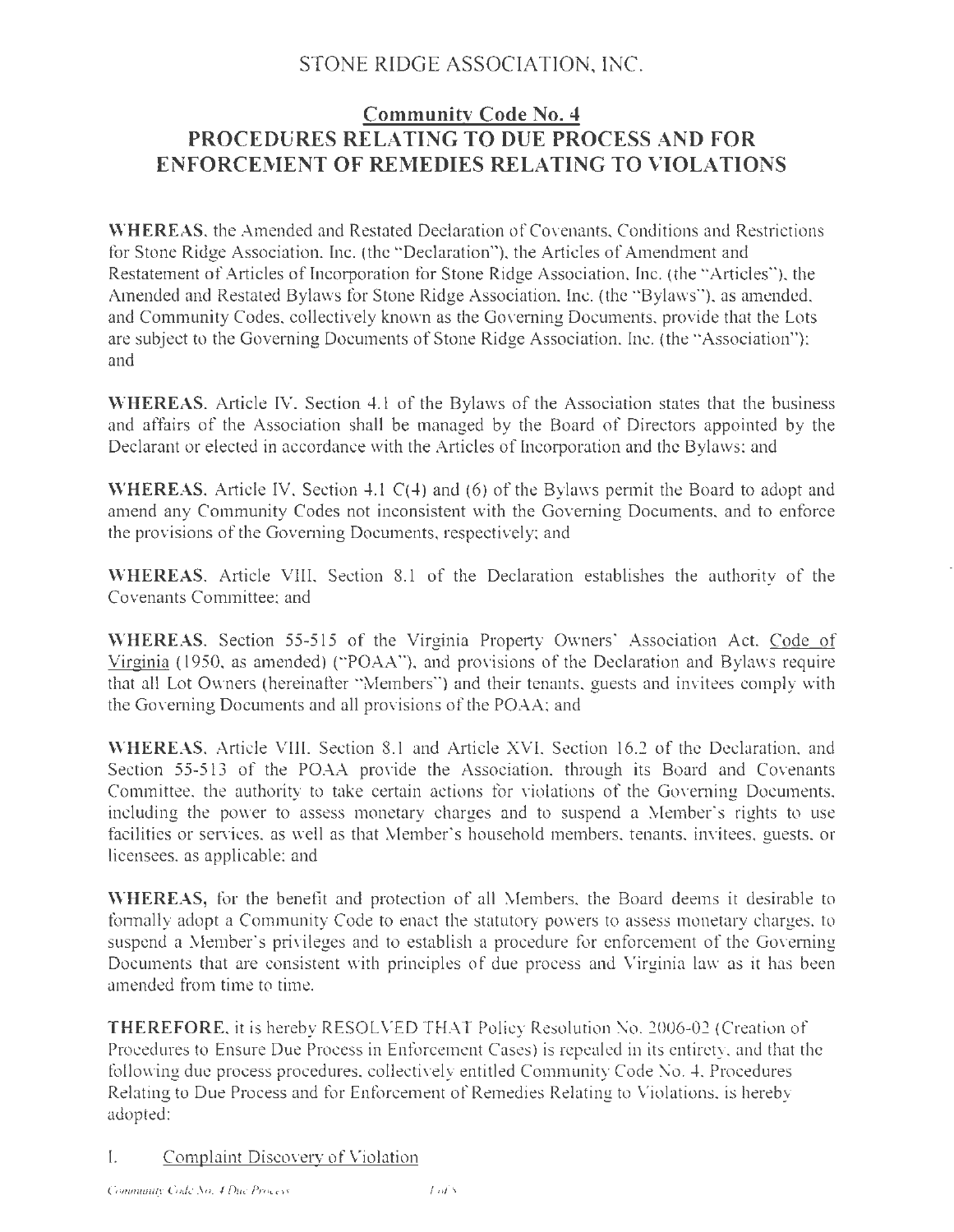- A. Violations. Alleged violations of the Governing Documents (which shall include but not be limited to the Design and Maintenance Standards). shall be made by written complaint or report by either a Member, the Board or Covenants Committee, or the Managing Agent or Association Personnel (together, "Manager").
- B. Complaints by Members. Upon review of a complaint filed by a Member, the Manager shall initially review the complaint to detennine whether it appears the matter complained of is a violation. If the Manager determines that there appears to have been a violation as described in the Complaint, Manager shall undertake the Violations Procedure described herein in Paragraph II.
- C. Complaints or Discovery of Violation noted by the Covenants Committee or Manager. [f the Covenants Committee or Manager determines that a Member has violated the Governing Documents, the Manager shall undertake the Violations Procedure described in Paragraph II.

### II. Violation Procedures

### A. First Notice of Violation.

In accordance with the procedures in Section I above, the Manager shall issue a First Notice of Violation to the relevant Member via first class mail or hand delivery at the Member's address as listed in the Association's records, and to the property address, if the Member's listed address is different from the property address. The First Notice of Violation shall generally advise the Member of the nature of the violation, the provision of the Governing Documents which has allegedly been violated, the remedy required, and state that the Member must complete corrective action within 14 days. Notwithstanding the provisions in this paragraph, the Association is not required to provide a First Notice of Violation as set forth in this paragraph if the Board or the Manager in its discretion determines that a more expedited handling of the allegations will better serve the interests of the Association *(see Section II, Paragraph* C. *v. below)* or if the violation complained of is of a type which cannot be corrected.

### B. Second Notice of Violation.

 $(1)$  If the Member does not remedy the violation within the time period required in the First Notice of Violation, the Association may issue a Second Notice of Violation, which shall follow the basic form of the First Notice of Violation and include any additional information or requirements deemed important by the Manager concerning the violation.

(2) The Second Notice of Violation shall provide another compliance deadline of 14 days and inform the Member that if the violation is not timely cured, violation charges of*SSO* per non-recurring violation or S 10 per day for violations of a continuing nature may be assessed ( or such other charges as may be allowed by the POAA, as amended). At the Manager's discretion, the Second Notice may be combined with notice of hearing if the violation is of a serious nature or if the Covenants Committee or Manager otherwise wish to hold a hearing about the matter.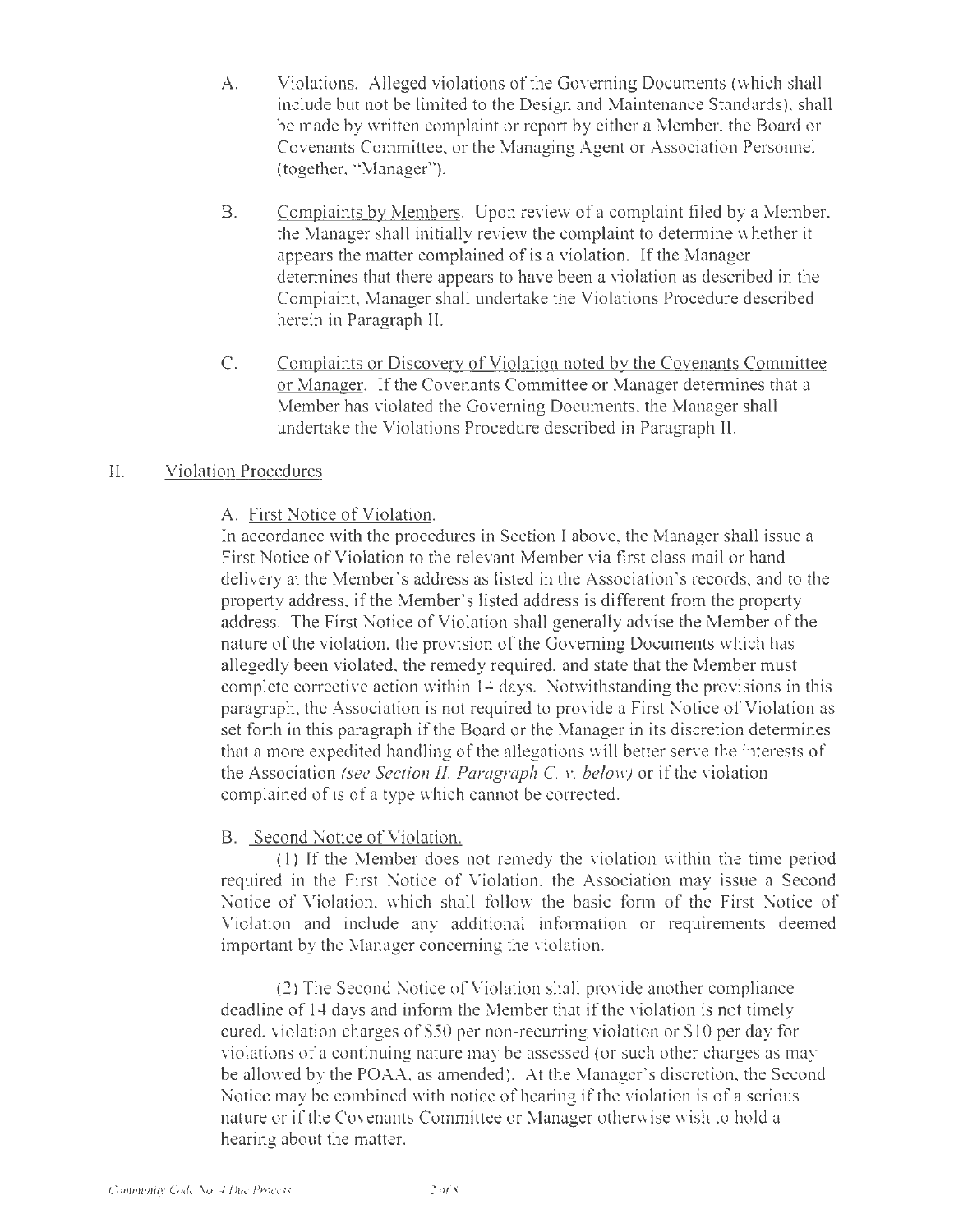(3) The Manager shall deliver the Second Notice of Violation by Registered or Certified Mail, Return Receipt Requested, and via first class mail, postage pre-paid or hand delivery. to the Member at his/her address listed in the Association's records, and to the property address, if the Member's listed address is different from the property address. Notification will be deemed effective even if any Member fails or refuses to sign for any certified mailing from the Association.

(4) [f the Member does not remedy the violation by the deadline required in the Second Notice of Violation, a Notice of Heming may be issued if not already issued.

### C. Notice of Hearing.

The Notice of Hearing shall be issued under the following circumstances:

- (I) If the Member has not remedied the relevant violation within the time period required in the First or Second Notices of Violation,
- (2) The relevant violation continues.

The Notice of Hearing shall describe the violation, cite the provision of the Governing Documents which is being violated and shall describe the charges which may be levied or other action which may be taken by the Association if the violation is not remedied by the date set forth in the Notice. The Notice shall further state that a hearing will be held by the Covenants Committee or Board regarding the alleged violation and shall state:

- i. the time, date, and place of the hearing;
- ii. that the affected Member shall be given an opportunity to be heard, to be represented by counsel and to present witnesses before the Board;
- iii. the alleged violation, citing pertinent provisions of the Governing Documents;
- iv. that charges for violation of the Governing Documents may include an assessment of up to fifty dollars (\$50) for a non-recuning violation or ten dollars  $(510)$  per day for up to ninety  $(90)$  days or the maximum amount of time allowed by law, for any violation of a continuing nature or such greater amounts as may be authorized by the POAA,
- v. that other sanctions may be imposed. such as the suspension of the right to use facilities and services provided directly through the Association, injunctive relief, and or entry onto the property by an agent of the Association to abate the violation.

The Notice of Hearing shall be delivered by Registered or Certified Mail, Return Receipt Requested, and via first class mail, postage pre-paid or hand delivery, to the Member at his her address listed in the Association's records, and to the property address, if the Member's listed address is different from the property address, at least fourteen  $(14)$  days in advance of the hearing, or within such other time as may be required by the POAA. Any Notice of Violation letter referenced in Section II may be combined with the notice of hearing.

D. Violator Not A Member. Even if the violator is a tenant, household members, guest or other invitee. and not a Member, the Member is ultimately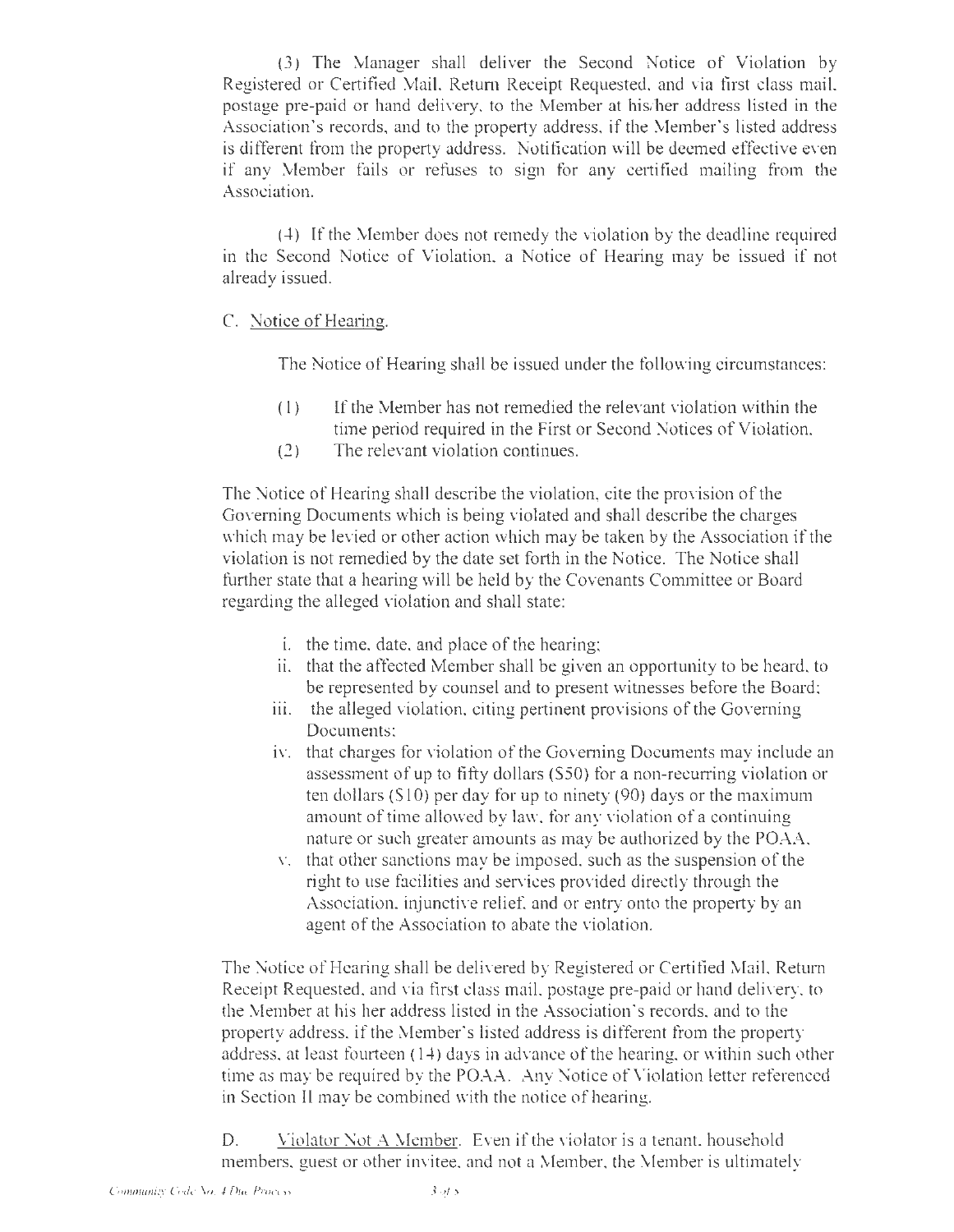responsible for all assessed charges. The Member is responsible for all violations regarding the Lot or caused by the occupants thereof at the time the violation occurs.

E. Emergencies. When the alleged violation constitutes a health, safety or fire hazard or is the type described in Section IV hereof, any compliance deadline described in any of the Violation notices may be reduced to twenty-four (24) hours or such other time frame the Board, Covenants Committee or Manager deems appropriate. The grace period for abatement may be adjusted by the Board, Covenants Committee or Manager as circumstances require.

F. Extenuating Situations. If the violation is of a nature that it cannot be abated or cured, the Manager or Covenants Committee, in its discretion, may issue a Notice of Hearing (as described in Paragraph C above) without issuing First and Second Notices of Violation, and charges may be assessed against the Member for said violation(s), subject to the hearing requirements of this Community Code, the Governing Documents and the POAA.

G. Repeat Violations. If a Member commits the same or similar violations more than once within twelve  $(12)$  months of the First Notice of Violation, the violation charge assessment process may proceed without first or second Violation Notices, and the matter may be referred directly to the Board of Directors.

H. Assessed Charges. Any violation charges imposed will be assessed against the Member for violations for which the Member, his or her household members, tenants, guests, or other invitees are responsible. The charge will be assessed against the Member regardless of whether the offender is the Member, a household member, a tenant, a guest, or other invitee. The payment of a violation charge assessment does not relieve the Member of the obligation of correcting the violation. ln accordance with A11icle V, Section 5.6 and Article XVI, Section 16.2 of the Declaration assessed charges shall be collectible as any other Assessment.

#### III. Hearing

- A. Schedule. Hearings, whether before the Covenants Committee or the Board, shall be scheduled at a reasonable and convenient time and place within the Board or Committee's discretion. The Committee or Board, within its sole discretion, may grant continuances. If the Member for whom a hearing is scheduled requests a continuance to a different time or date, and the request is granted, no further formal notices to the Member regarding the hearing shall be required.
- B. Closed Session. The hearing shall be conducted in closed or executive session of the Board or Committee Meeting unless the alleged violator requests that the hearing be open to Members and further provided that the chair of the hearing body may impose a reasonable limit on the number of such persons who can be accommodated in the hearing room. During the course of any hearing held, the Board or Committee, within its discretion, may afford those persons involved with the dispute or violation an opportunity to be heard within reasonable time limits.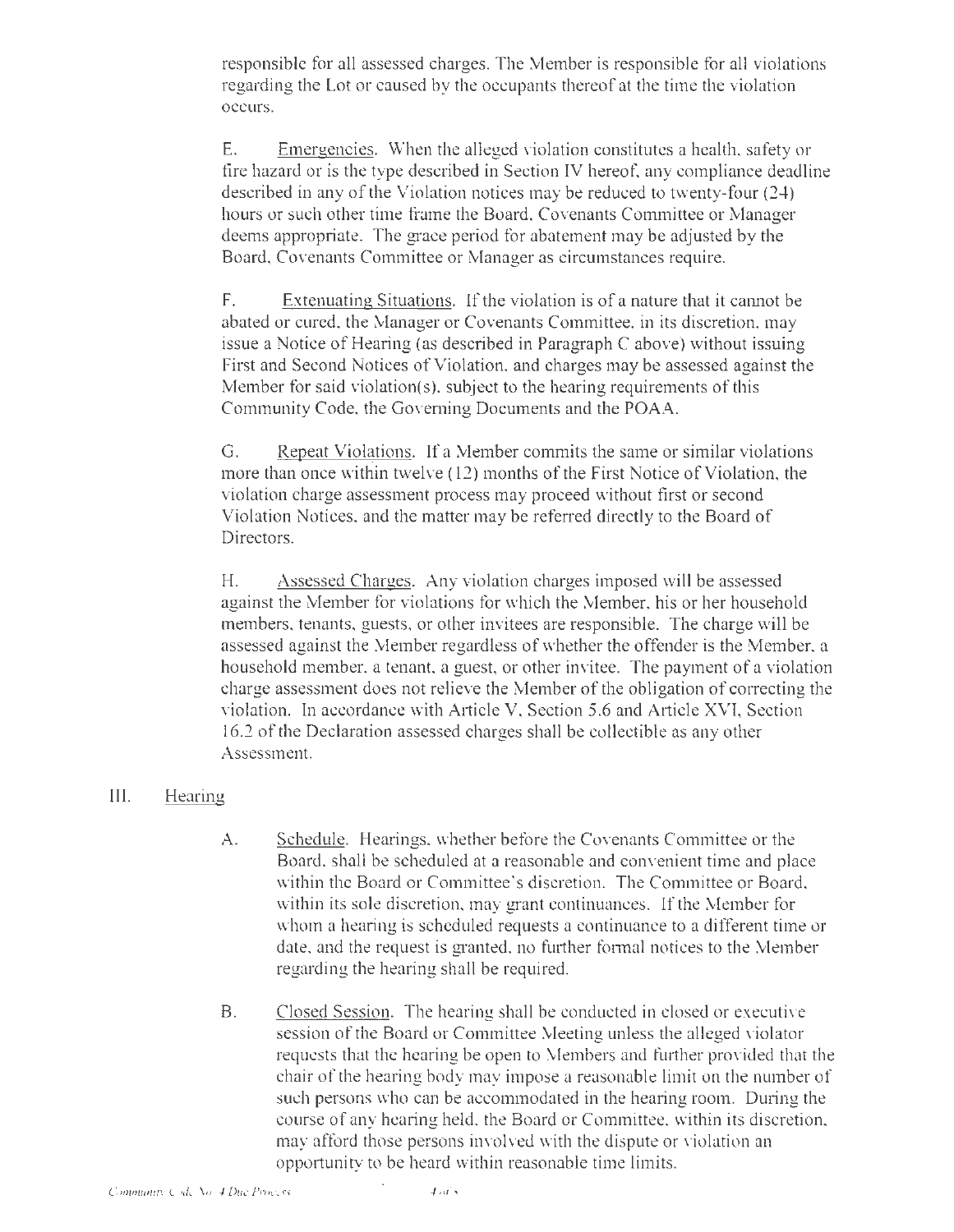- C. Procedures. The hearing need not be conducted according to technical rules of evidence applied in a court of law. The hearing shall provide the alleged violator to be heard, to present witnesses and to be represented by counsel. The Board or Committee may set reasonable time limits on the hearing in its discretion.
- D. Evidence. The Manager, Member, tenant, any person lodging a complaint, and members of the hearing body shall have the right to (a) call, examine, and cross-examine witnesses; (b) introduce testimony and evidence; and (c) rebut testimony and evidence, all within reasonable time limits imposed by the Board or chairperson of the hearing body.
- E. Assessment of Charges. After proper notice has been given, if the Member fails to appear at the hearing, the hearing or meeting will continue as scheduled. The Committee or Board may assess charges from the compliance deadline date noted in any of the Notices of Violation sent to the Member or take such other action as may be authorized by the Association's Governing Documents or by law.
- F. Notice of Decision. Within seven (7) days of the hearing, or such other time as permitted or required by law, the Board or Covenants Committee shall notify the alleged violator of its decision, the assessment of any violation charges and any other sanctions imposed and the date that any violation charges shall accrue from and be due, which shall not be earlier than the date given in the First Notice of Violation by which the violation must cease. In the case of a repeat violation as in situations applicable to Section II. G above, the date from which assessments shall accrue shall be stated in the Hearing Notice or other notice applicable to the repeated violation.

# IV. Violations Requiring Immediate or Prompt Abatement By The Association; Self Help

A. Definition of Violations Requiring immediate Abatement.

As noted above, notwithstanding the foregoing procedures set forth in this resolution, some violations require immediate or timely abatement by the Member. In such cases, the Association may take action as set forth below to secure compliance. Violations of this nature include, but are not limited to, the following:

- I. Overgrown grass, landscaping, weeds or other maintenance violations which significantly detract from the property's appearance:
- 2. Water leaks and or improper drainage;
- $\overline{3}$ . Conditions that pose a potential health or safety hazard to persons or property;
- 4. Violations that have been repeated more than three (3) times.

To the extent the Board of Directors has adopted separate procedures regarding the curing of certain violations, such as yard or lawn maintenance, the Board may follow those procedures instead of those set forth herein.

B. Immediate Abatement Procedure.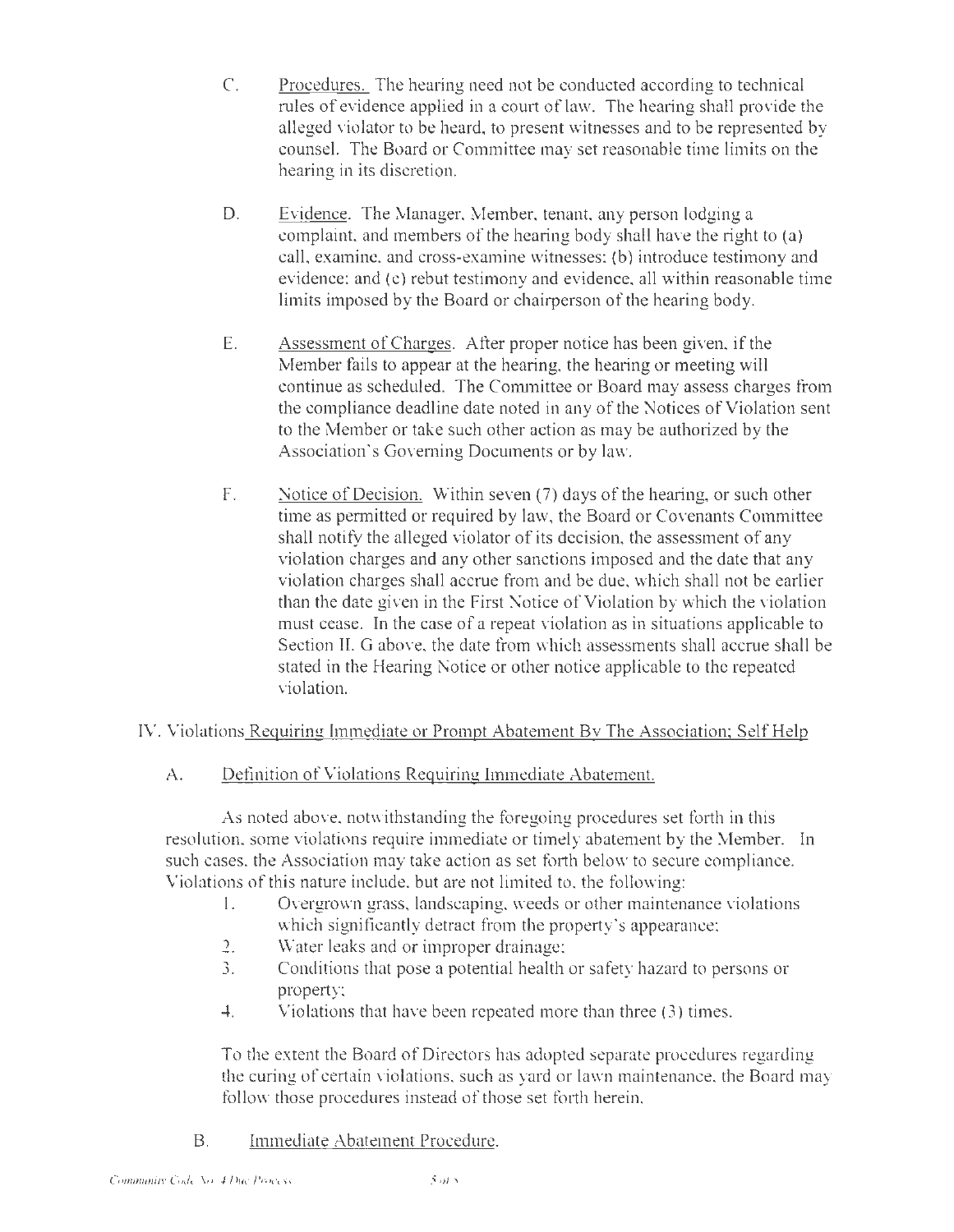- I. First Notice of Violation Requiring Immediate Abatement.
	- a. The Association recognizes that the nature of the above described violations requires immediate abatement. Accordingly, the Manager shall timely deliver a Notice of Violation Requiring Immediate Abatement ("Notice") to the Member at his or her address or record with the Association and to the property address, if the Member's listed address is different from the property address. This Notice shall describe the relevant violation, and shall give a time period from the date of the Notice, within which the Member must abate the violation, or otherwise request a hearing regarding the violation in writing.

b. *This* Notice shall also describe possible actions that the Association may undertake to abate or otherwise address this violation if the Member does not respond to the Notice or abate the violation within of the time period specified in the Notice. Such actions may include entry by the Association and/or its Contractor upon the Member's lot and abatement or correcting of the violation at the Member's expense.

2. If the Member fails to abate the violation within the deadline specified in the first notice, and the Board, Covenants Committee or Manager deems it necessary and appropriate to resort to self-help to correct the violation at the Member's expense, a Second Notice of Violation Requiring Immediate Abatement may be issued which confirms that the Association may resort to selfhelp to correct the violation at the Member's expense. The Manager shall post this Second Notice of Violation Requiring Immediate Abatement ("Second Notice") on the front door of the lot in question. This Second Notice shall state what action the Association intends to take in order to abate the relevant violation.

V. Records

The Board or Manager shall keep copies of all correspondence relative to violations in the Member's file or in a separate file as to violations. Minutes of each hearing or meeting and a record of the results of the hearing or meeting shall be kept in the appropriate Association files.

# VI. Assessment of Charges

Pursuant to Section 55-513 of the POAA, any charges assessed for violation of the Governing Documents after notice and hearing shall be in amounts authorized by the POAA (even if different than those stated herein) and shall be treated as an assessment against such Member's property for the purpose of Section 55-513 of the POAA regarding liens. Such amounts shall be the personal obligation of the Member. ln addition, the Member may be held liable for all costs, expenses and attorney's fees incurred in connection with the collection of said assessed charges, as well as in seeking the compliance of the Member.

# VII. Other Remedies

This Community Code shall not prevent the Association from exercising any other remedies authorized or available under the POAA, the Governing Documents, or by law, and shall not constitute an election of remedies. Technical noncompliance with any provision hereof shall not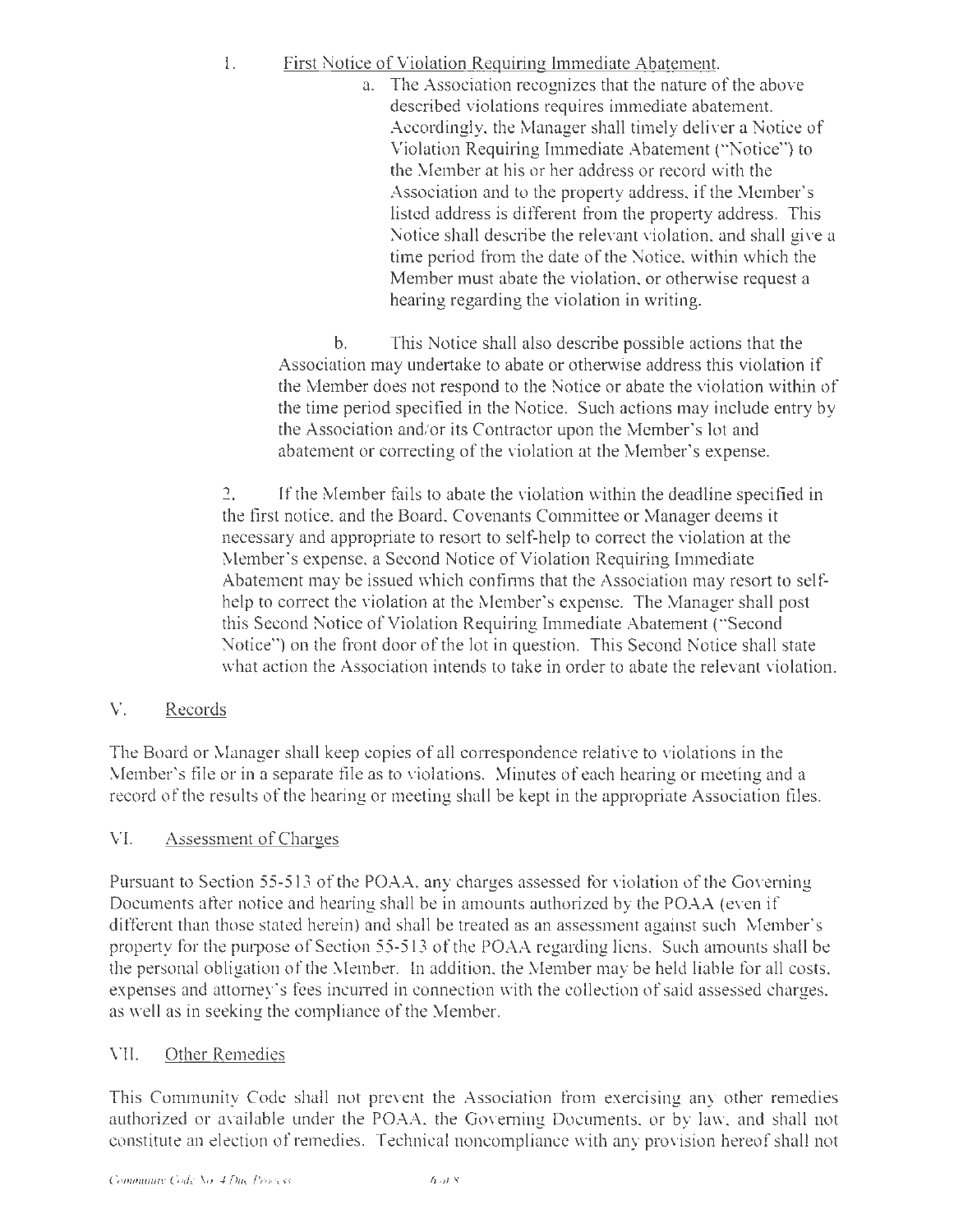be grounds for reversing or overturning any assessed charge or action taken by the Association as long as the charge or action would otherwise comply with the procedures required by law.

The effective date of this Community Code shall be May 19. 2009.

STONE RIDGE ASSOCIATION. INC. Pas.  $\overline{M}$ 

Denise Harrover, President